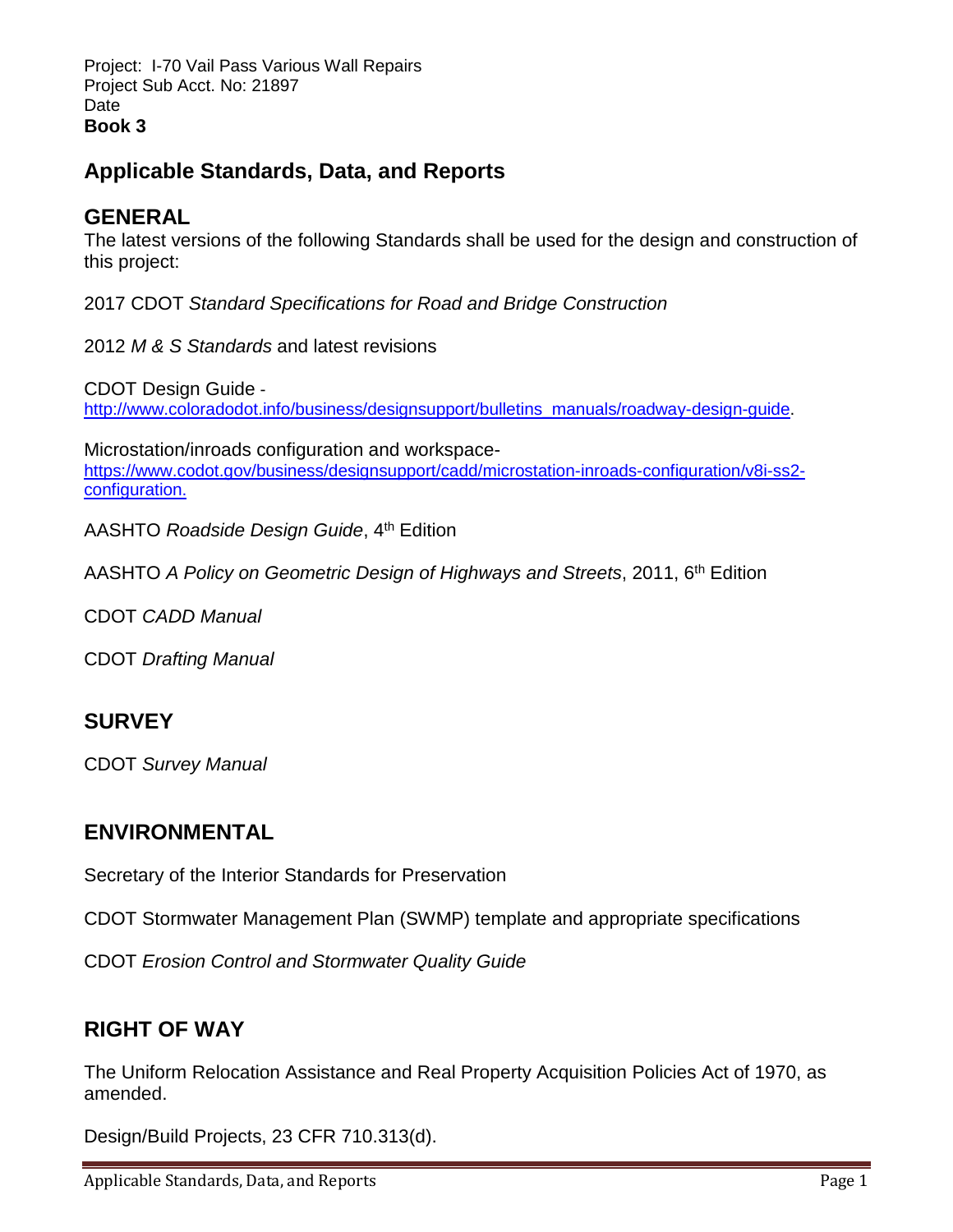Project: I-70 Vail Pass Various Wall Repairs Project Sub Acct. No: 21897 **Date Book 3** 

### **Applicable Standards, Data, and Reports**

The Colorado Relocation Assistance and Land Acquisition Policy, CRS 24-56-101, et seq., as supplemented.

CDOT's *Right-of-Way Manual* dated May 20, 2016. CDOT's authority to acquire property is contained in Sections 43-1-208, 210 and 43-3-106 CRS (1984).

Highway Easement Deed, June 10, 2016

### **STRUCTURE/WALLS**

CDOT *Geotechnical Design Manual*

CDOT *Field Materials Manual*

AASHTO *LRFD Bridge Design Specifications*, Customary U.S. Units, 8th Edition, 2014, and any documents referenced therein.

CDOT *Bridge Design Manual* <http://www.coloradodot.info/library/bridge/bridge-manuals/lrfd-bridge-design-manual>

CDOT *Bridge Detail Manual* <http://www.coloradodot.info/library/bridge/bridge-manuals/bridge-detail-manual>

AASHTO *Manual for Bridge Evaluation*, 2nd Edition, 2010 with 2013 Interim Revisions

AASHTO *LRFD Bridge Construction Specifications*, 3rd Edition, 2010 with 2014 Interim Revisions

Publication No. FHWA-NHI-14-007, Geotechnical Engineering Circular No. 7, "*Soil Nail Walls Reference Manual*", February 2015

Publication No. FHWA-SA-96-069R "*Manual for Design & Construction of Soil Nail Walls*", 1999

Publication No. FHWA-IF-03-017, Geotechnical Engineering Circular No. 7, "*Soil Nail Walls*", March 2003

Publication No. FHWA-IF-99-015, Geotechnical Engineering Circular No. 4, "*Ground Anchors and Anchored Systems*"

Post-Tensioning Institute (PTI) "*Recommendations for Prestressed Rock and Soil Anchors*",